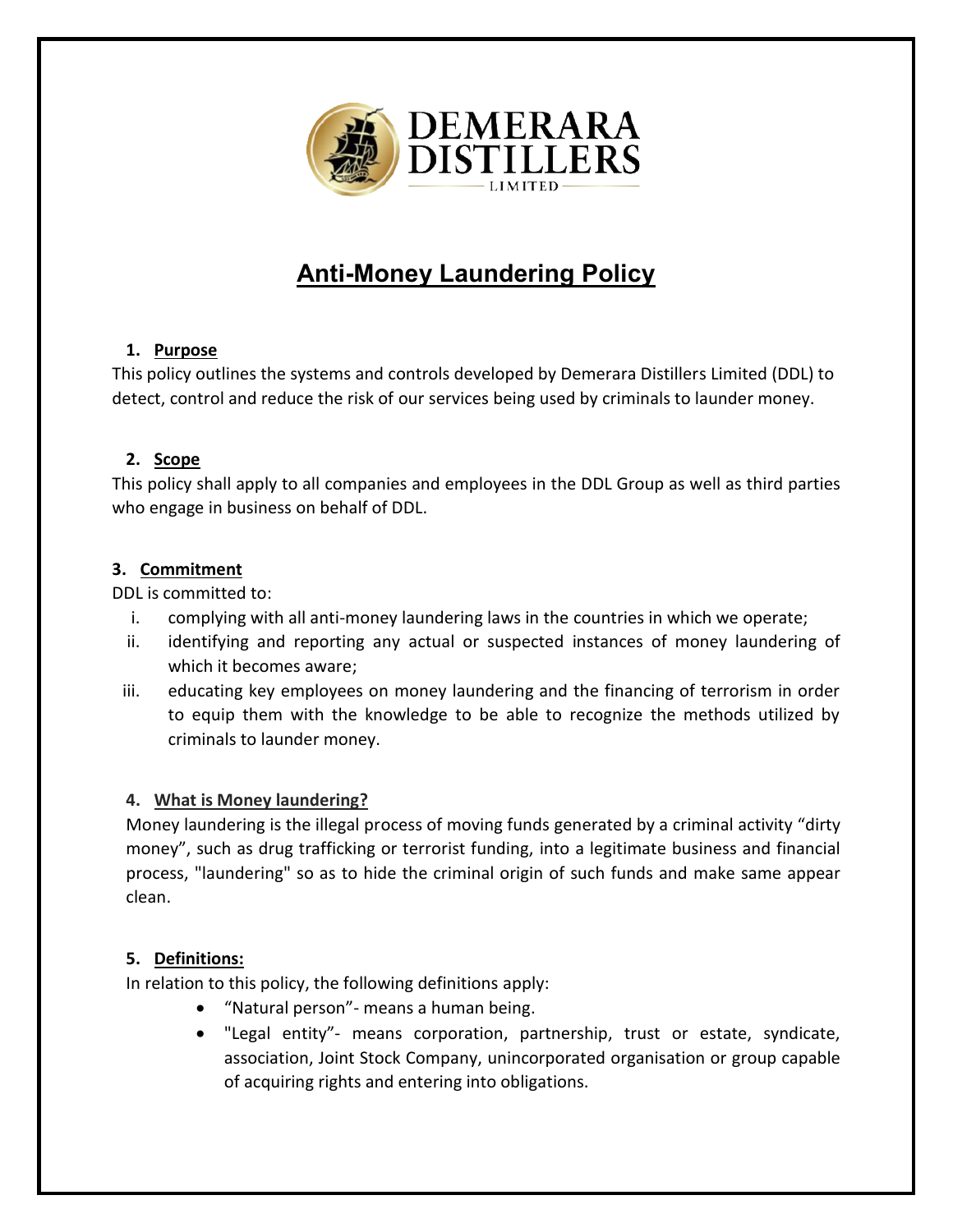- "Beneficial owner"- means the true owner of an asset or security even though the asset or security is in another name.
- "Politically exposed person"- means any individual who is or has been entrusted with prominent public functions on behalf of a country, including the Head of State, senior politicians, senior government officials, judicial or military officials, senior executives of state-owned corporations, important political party officials, including family members or close associates of the politically exposed person
- "Negotiatiable instrument"- means a signed document that promises a sum of payment to a specified person or entity.

# **6. Know Your Customer/Supplier/3rd Party - Due Diligence**

6.1 At all times, DDL's internal controls and due diligence systems must ensure that there is sufficient information necessary to establish:

- i. the identity of any third party attempting to conduct business with the Company; and
- ii. the purpose of the intended business relationship

6.2 While each business unit and process may implement such due diligence measures as may be deemed appropriate, from time to time, given the nature of transactions, types of customers and risks involved, the following ought to be the minimum identification and verification requirements for third parties engaging the Company in financial transactions:

- a. if the transaction is conducted by a natural person- adequately identify and verify the person's identity by completing the prescribed Due Diligence Form;
- b. if the transaction is conducted by a legal entity- take reasonable measures to identify and verify its beneficial ownership and control structure by completing the prescribed Form;
- c. if the customer or beneficial owner is a Politically Exposed Person, do all of the following:
	- i. adequately identify and verify the customer's identity by completing the prescribed Form;
	- ii. have appropriate risk management systems to verify that the person is a Politically Exposed Person;
	- iii. obtain the approval of Senior Management before establishing a business relationship with the Politically Exposed Person;
	- iv. conduct regular monitoring of such business relationship
- 6.3. Employees must ascertain whether a potential client/customer is based in a country which has been black listed by The Financial Action Task Force (FATF) by reviewing the most recent list of black listed countries at the relevant date on the FATF webpage [http://www.fatf-gafi.org/publications/high-risk-and-other-monitored](http://www.fatf-gafi.org/publications/high-risk-and-other-monitored-jurisdictions/documents/increased-monitoring-june-2020.html)[jurisdictions/documents/increased-monitoring-june-2020.html.](http://www.fatf-gafi.org/publications/high-risk-and-other-monitored-jurisdictions/documents/increased-monitoring-june-2020.html)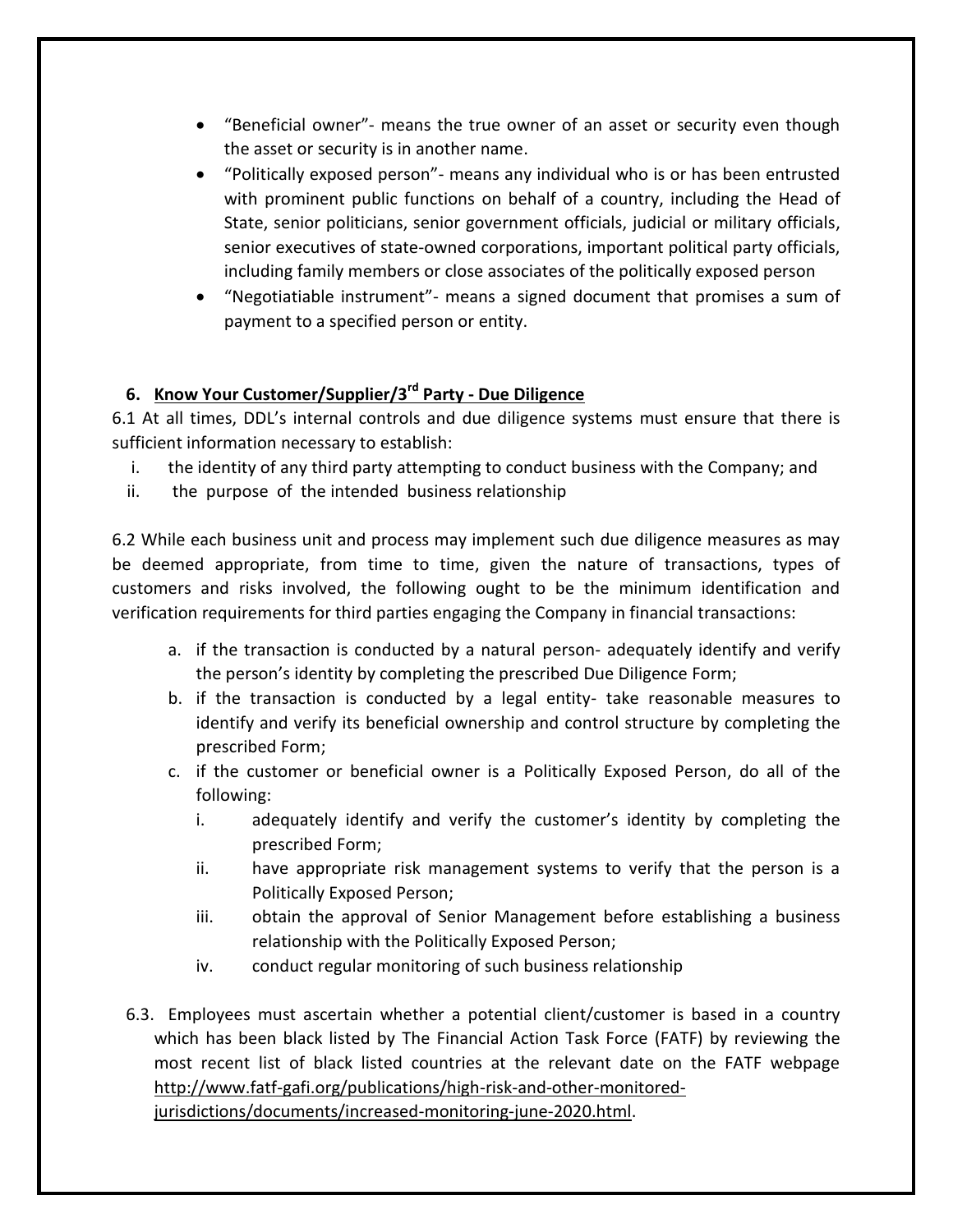- 6.4. Employees must keep for the duration of a business relationship with a customer and for a period of at least 7 (seven) years from the date of termination of such a business relationship, records of:
	- i. all information obtained under 6.2;
	- ii. the nature and date of each business transaction;
	- iii. the type and amount of currency involved in each transaction;
	- iv. if the transaction involves a negotiable instrument, other than currency, the name of the drawer of the instrument, the name of the institution on which it was drawn, the name of the payee, if any, the amount and date of the instrument, the number, if any of the instrument and details of any endorsements appearing on the instrument;
	- v. and business correspondence with the said customer/s.

#### **7. Procedure to be followed in the case of suspicious circumstances**

- 7.1. Where reasonable enquiries are made and an employee forms the reasonable belief that the circumstances of a transaction are suspicious, the employee must report the suspicious transaction to DDL's Legal Department which, after conducting a review of all information provided by the employee, will determine whether the transaction is, in fact, suspicious.
- 7.2. The Legal Officer will report any transaction deemed suspicious to the Financial Intelligence Unit.
- 7.3. A reported transaction will not be carried out without the consent of the Financial Intelligence Unit.
- 7.4. The third party will not be informed that a transaction has been reported to the Financial Intelligence Unit, as this is an offence under the Anti- Money Laundering and Countering the Financing of Terrorism Act 2009.
- 7.5. All documentation related to a suspicious transaction will be submitted to the Financial Intelligence Unit

### 8. **Compliance**

8.1. DDL is committed to ensuring that it makes all required disclosures to the relevant authorities in compliance with the Anti-Money Laundering and Countering the Financing of Terrorism Act and shall not commit offences under the said Act such as:

- the falsification and concealment of documents:
- or tipping off by informing third parties that their business activities have been reported to the relevant authorities.

8.2 Compliance will be continually monitored by the Legal Department through any or all of the following methods:

a. File audits